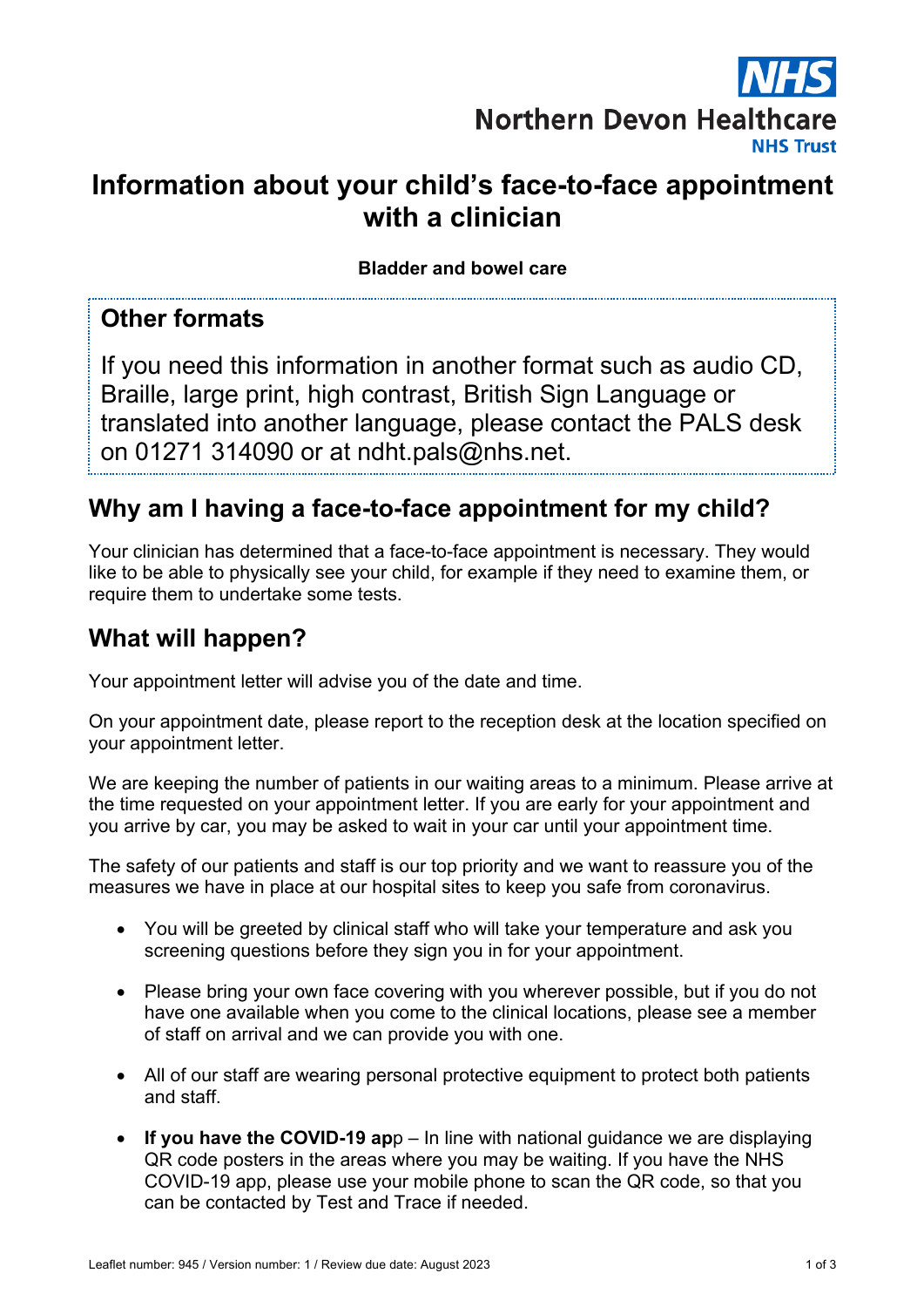# **How should I prepare for my child's appointment?**

- Make sure you know where you are going for your appointment.
- Please bring a list of all your child's current medication (prescribed and nonprescribed) and any documentation relevant to their condition or appointment.
- You may want to bring a pen and paper to write any notes.
- Write down a list of questions you want to ask and bring this with you, so you don't forget.
- Make sure you use the hand sanitiser as you enter the hospital or wash your hands.

Please contact the department if you require any specific communication support or other relevant assistance for the appointment, such as interpretation, sign language or learning disability support.

Although national guidance has changed regarding isolation following COVID-19 contact, our guidance remains the same. To ensure the safety of our patients, please do not attend your appointment if you or someone in your household has symptoms of Coronavirus or if you have recently had contact with someone with COVID-19. Symptoms include a new, persistent cough, a high temperature (37.8 degrees centigrade or higher) and a loss or change to your sense of smell or taste.

## **What if I need to change or cancel this appointment?**

If you are unable to attend this appointment, please notify us as soon as possible by contacting us using the details on your appointment letter. This will allow us enough time to offer another patient the appointment slot.

## **What happens if I miss my child's appointment?**

Please ensure you make every effort to attend your child's appointment. One missed appointment costs the NHS around £160.

Some of our services have appointment reminders, so you may receive text messages to remind you about this appointment.

If you do miss an appointment, the clinician will decide on the next step, which could include re-booking this appointment or discharging your child back to your GP.

## **What if I don't want this appointment to be face-to-face?**

Please contact the department on the appointment letter to request another form of appointment. Please note that it may not be possible to change the appointment format.